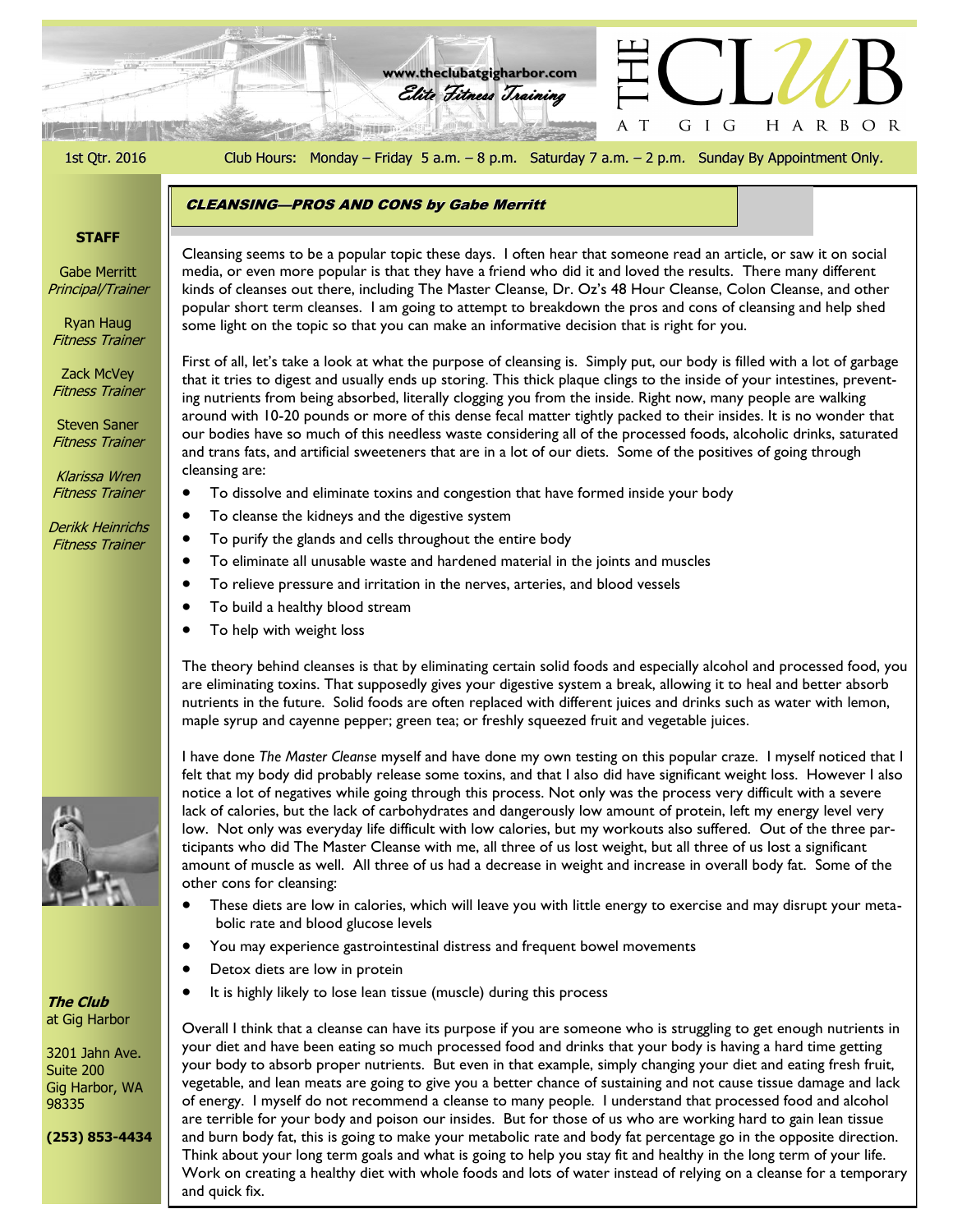#### JEDI MIND TRICKS TO HELP A LOVED ONE by Ryan Haug

It's hard to see loved ones suffer as a result of their eating habits. Traditional whole foods have been out of fashion for so long that many of our parents and sometimes even our grandparents are completely unaware of the negative health effects caused by the foods they grew up loving. As they age, however, these habits start to take their toll, and we must watch as their health deteriorates. A medical emergency that brings them face-to-face with reality is sometimes what it takes for them to make changes. Other times even that isn't enough.

Unfortunately, changing the habits of another person is even more difficult than changing your own. Stubbornness, pride, and ignorance can prevent people from even listening to advice that could save their lives, and for whatever reason age tends to compound these particular traits. Pushing a message that people don't want to hear can cause them to dig in and fight even harder to preserve their way of life, straining and potentially destroying your relationship with them. When dealing with someone like this, it's first important to accept the fact that there may be nothing you can do for him or her. No matter how badly you may want to help, a person has to want to change and cannot be forced. Here are a few tips to becoming a weight loss Jedi.

1.**Be a cheerleader, not a coach.** You don't want to find faults with what the dieter is doing. Instead, you want to encourage and cheer on the things they are doing right. That means applauding them for reaching goals, or even for trying. And don't dwell on goals they haven't met, particularly if they don't bring them up.

**2. Become an active part of their program.** Volunteer to eat some of their diet foods with them, or at least taste the dishes they prepare. If they are joining a gym, suggest a training professional that can give them an appropriate workout program. Be an active participant in their healthy behaviors.

**3. Be "aggressively supportive."** And by this, I mean don't wait for the dieter to come after you for support. Let them know that you are there, and wanting to help. If the dieter is a friend or relative you don't see every day, call or email frequently to let them know you're thinking about them -- not their weight. Ask how they are, how the job is going, how their life is going. You don't have to mention dieting or food, just be assertively there for them.

**4. Find non-food ways to celebrate the small goals along the way.** Be creative in finding ways to celebrate the dieter's successes. treat them to a golf game, movie, or sporting event -- just don't focus the celebration on eating, Waugh says.

**5. Encourage a healthy lifestyle, not just weight loss.** By encouragement, I mean participation. Don't just tell someone they need to walk more, offer to walk with them …. The point here is to encourage a healthy lifestyle overall by making it a part of the time you spend together.

**6. Learn about their weight loss program.** Make an effort to learn as much about their diet plan as you can -- the kinds of foods they're eating, how the plan works, and what it involves, such as attending meetings or participating in online support groups. Then, respect the time they want to devote to these activities -- and don't nag if that means spending a little less time with you. If you learn about their diet plan you won't have to ask them as many questions, and more of their behaviors and choices may make more sense.

**7. Be positive!** This is the most important tip of all. When you're fighting a battle nothing beats the feeling of knowing there's someone who believes in your ability to win. If the dieter stumbles, and feels bad about themselves, remind them of their other accomplishments and encourage them to move forward -- and whatever you do, don't throw in the towel with them, no matter how discouraged they may sound.

Convincing a family member or friend that they need help with their health and weight can be real uncomfortable. Unfortunately using "the force" probably won't work. Try some of these "Jedi mind tricks" and hopefully you will see some results. If you need help, the staff at The Club is always here to assist. Have them come in to meet you trainer and show them the benefit of having someone on your side. Good luck and have a happy and healthy new year!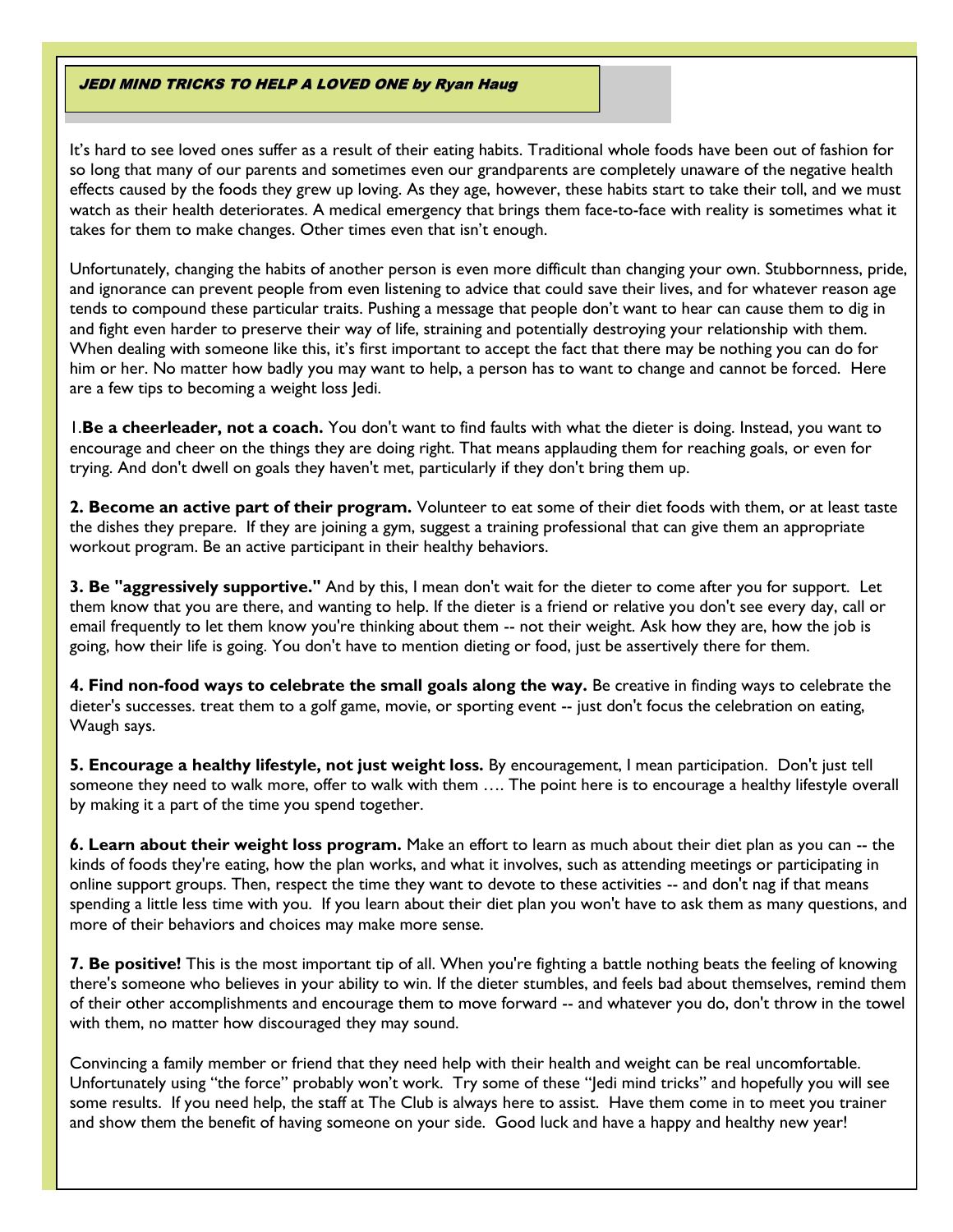#### WEIGHT LOSS VS FAT LOSS by Derikk Heinrichs

One of the most common client goals that I hear as a personal trainer is "weight loss". Too many times, I've seen clients beat themselves up because the scale doesn't say the exact number they want to see. A lot of times this will result in under-eating in an attempt to lose weight faster. What people sometimes don't understand is that foods are building blocks for our bodies. Too many building blocks (overeating), and you will make a building that is bigger than you want it to be. Too few building blocks (under-eating) and your body will still be bigger than you want it to be. Your body will not be able to burn fat effectively because it is not getting the necessary nutrition and trying to store everything that you put in it for energy. Your trainer can help you to figure out what your nutritional needs are and give you meal ideas, recipes, etc.

So how can we reach our fitness goals without obsessing over a number on the scale? Focus on body fat percentage rather than weight. There are several problems with only using the scale to track body composition. The first is reliability. Your body-weight can fluctuate daily since it's influenced by your stomach/bowel/bladder content, water loss/ retention, muscle loss/gain, fat loss/gain. The second is that weight is not relevant to overall health. Two people with similar height can weigh the same, but look completely different because one has lower body fat than the other. Checking weight on the scale can be very misleading and discouraging. Some other factors that influence weight are carbs, water, and muscle gain. Carbs bind to water, which means that eating less carbs will make you lose weight from water loss. This is why you lose so much weight on a diet like Atkins during the first two weeks; it's mostly water that you are losing. Of course, increasing your carb intake will make you gain weight again due to water retention. You'll gain muscle while losing fat when you get into strength training. But the scale will look like you're not making progress since your body-weight won't likely change. Think about it this way, your metabolism is like a fire and your muscle is like the firewood. The more muscle you have the stronger your metabolism is going to be, just like the more wood you have, the stronger your fire will be.

Be sure to eat the recommended amount of protein for your weight (1 gram per pound of bodyweight) and body type to avoid losing muscle. Rather than stepping on the scale to check your progress, keep track of how clothes are fitting. If all of your clothes are getting too big and loose on you, that's great! (As long as you enjoy clothes shopping) Your trainer will be more than happy to measure your body fat percentage and track it for you. Set up a time frame for when you want to measure your progress. With the new year here and weight loss being a common resolution, don't commit to just losing weight. Make sure you lose the right kind to maintain muscle and a healthy metabolism.

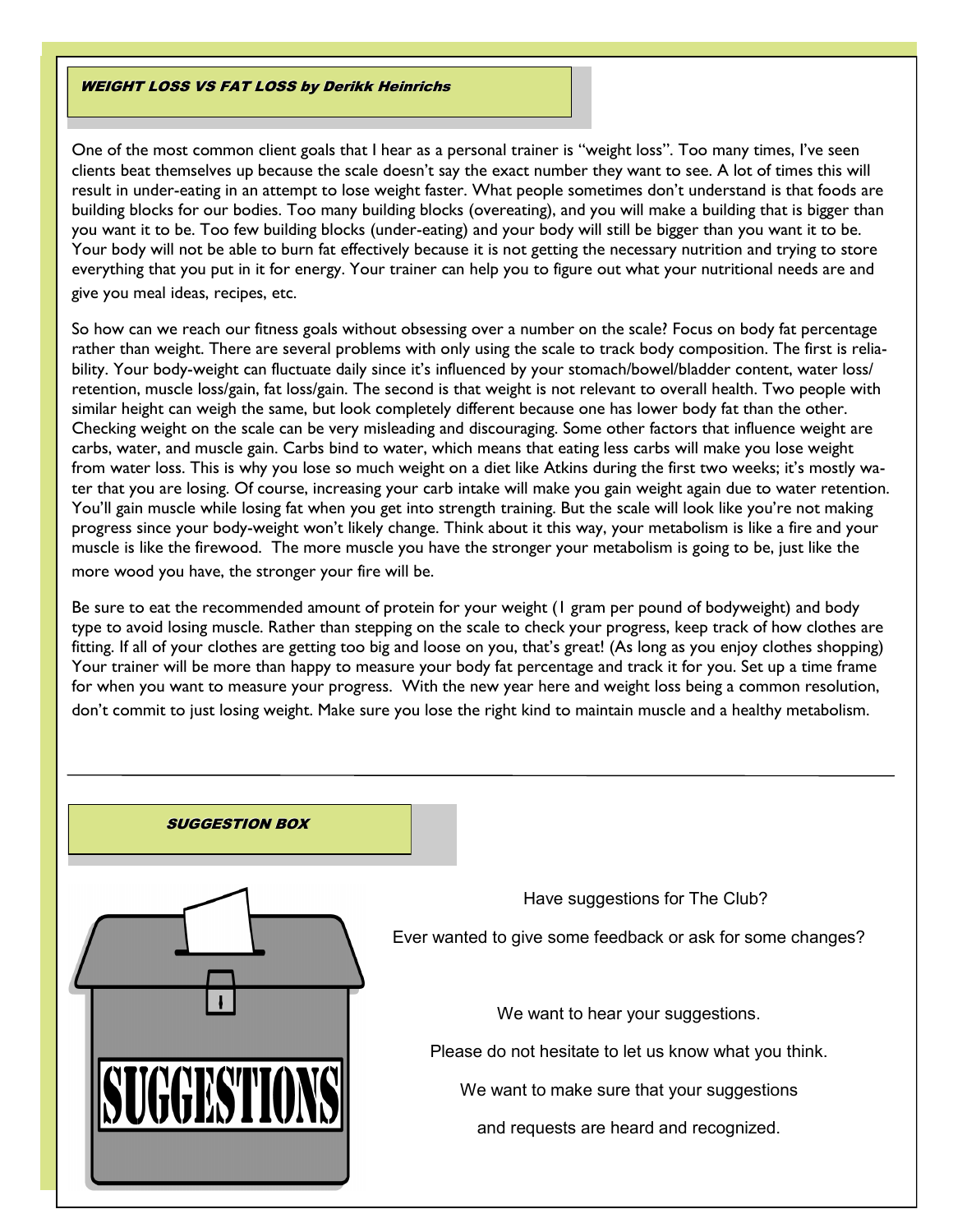#### **WHAT ELSE CAN YOU DO? by Zack McVey**

I'm impressed and appreciate all of our clients who loyally make it on time to their training sessions. You work hard and sweat your butt off multiple times a week, and you feel good about yourself! Then you realize that you aren't making it to the goals that you worked so hard for. Don't worry, you aren't alone. For almost all clients this hits them somewhere along the road, and they turn to their trainer for some advice. It's a great moment of discovery and sounds a little something like, "Why haven't I made it to my goal weight yet? I work so hard at the gym, I think I should have made more progress." I try to keep my composure as I pose the question, "What are you doing outside of our training sessions to meet your goal?" Most of the time I get a blank stare as the answer. Sound familiar? Let us examine what you can do to avoid this frustration.

It's safe to say that most clients are pushed during their session from a muscular and cardio endurance standpoint. This does not mean that your work is done for the week. Most individuals, depending on where they are in terms of fitness, should expect to do some form of cardio 3-6 times per week. A great place to start is by setting up cardio assignments with your trainer and making it to the boot camp class on Saturdays at 8am. If you train twice per week, that leaves an additional 2-4 visits to the gym that you are responsible for. As a general rule, you need a 3,500 calorie deficit to lose a pound. Most people can expect to burn 400-700 calories in an hour workout, which totals 800-1400 for your 2 training sessions. This leaves around 2000 calories for most people to find a way to drop through cardio and nutrition the rest of the week.

This brings me to my next point….nutrition! We as trainers can't emphasize this enough; there is no substitute for a clean diet. You can work as hard as you want in our training sessions, but you'll never see the scale budge if you aren't consistently improving your eating habits. It's completely fine to go eat a burger, fries and have a couple I.P.A.'s on a Thursday night. In-fact, next time invite me! But you must understand that you are blowing any chance of meeting your goals out of the water. If you are serious about losing weight you should constantly be checking in with your trainer about your specific meal plan. The easiest way to start is by using a food journal or food log app to track details.

Another overlooked but equally as important piece to the fitness puzzle is flexibility. Complaining about aches and pains without stretching/foam rolling every day is like complaining that your shoes are wet while standing in a puddle. Seems like common sense, but hardly anyone steps out of the proverbial puddle. Every one of our clients without exception should have 5 to 10 stretches that they work on religiously. If you need guidance, we offer a stretch class Monday at 6pm and Saturday at 9am. Be there, and I guarantee you'll see a difference.



### **Join us for BOOTCAMP**

#### **SATURDAY MORNING 8 a.m. to 9 a.m.**

Why boot camp? Well, at *The Club*, we are always looking at different ways to help you achieve your health and fitness goals. Our workouts will work your entire body, increasing endurance, burning calories, and improving your overall health.

**Boot Camp at** *The Club* **is FREE for everyone, not just members, so bring a friend along for the fun!**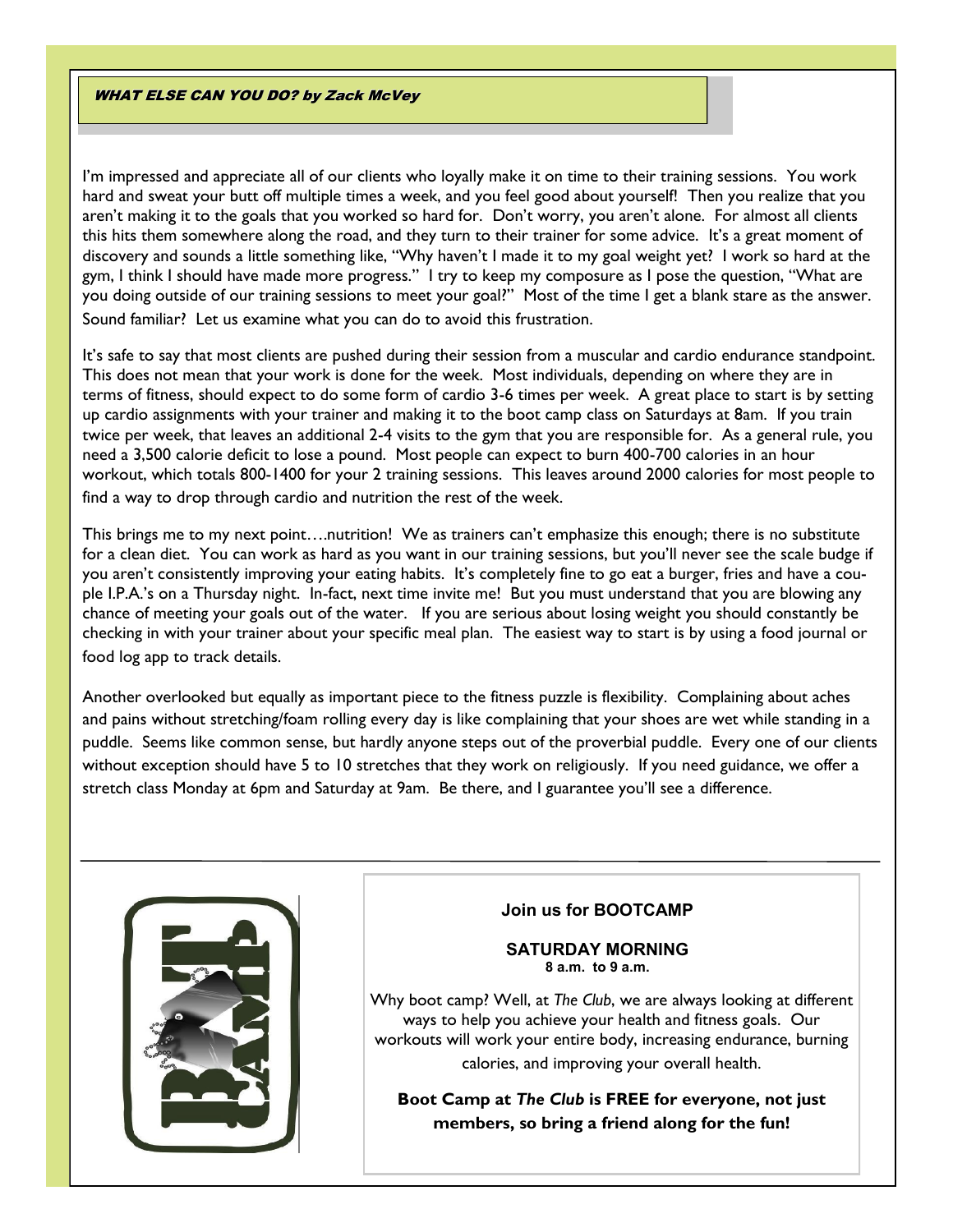#### HELP ME HELP YOU by Steven Saner

As trainers our top priority is to help our clients reach their health and fitness goals. We provide support to our clients when roadblocks prevent them from moving towards their goals and we look forward to celebrating with our clients when improvements are made. Some clients swear that certain "roadblocks" are out of their control, like when that second bottle of wine magically gets opened and must be drank, or when somehow a doctor's appointment gets scheduled for the exact same time as their training session. On the other hand, there are certain times clients will admit that they are the only one to blame for their lack of success when it comes to maximizing their exercise time. Fortunately for me all of my clients are perfect angels, but I was able to talk with some of the other trainers to come up with a list of the top things clients do that prevent them from reaching their goals during their training session.

**Showing up late or canceling a session without rescheduling.** This one is the most common and the most obvious. If you don't put in the time how do you expect to see results? Ideally, clients would show up 10- 15 minutes before their scheduled time so they can get properly warmed up and use the full amount of time with their trainer. For those times that a client must cancel a session, it is best for them to tell their trainer asap and ask to find another time that week to make up for the missed session.

**Not eating properly (or at all) before a workout.** Many clients will fall into this category once, but most don't do it again since it's not fun. It's pretty easy to spot this one, about 15 minutes into the workout they start to slow down and 5 minutes later they are ghost white and can hardly stand up. At this point the client's blood sugar levels are not the only thing plummeting, the intensity of the workout also drops and usually turns into an extended stretch session. Ideally, clients will eat something 45 to 90 minutes before their workout. The best options include both carbohydrates and protein, such as a sandwich, yogurt with granola, oatmeal with berries, or an apple with peanut butter.

**Stalling during a workout.** This one isn't always as obvious, but it still happens often. Sometimes it's the client that just has to tell you their funny story before they can start their next exercise or maybe it's the client that needs to re-tie their shoes five times during the workout. Either way, stalling during a workout results in less time for exercise. Trainers have a plan for the workout and an idea of how long to let their clients rest between exercises. It is best for a client stick to the plan of exercises and rest times their trainer has prepared.

The bottom line is there are many things a client can do that will prevent them from reaching their fitness goals. As we can see from these few examples, it can come down to how prepared a client is for the workout and how they use their time during the workout. Remember, your trainer is on your side and wants to see you succeed. In order for them to help you reach your fitness goals the two of you must work together!



# **Join us for BOOTCAMP**

#### **SATURDAY MORNING 8 a.m. to 9 a.m.**

Why boot camp? Well, at *The Club*, we are always looking at different ways to help you achieve your health and fitness goals. Our workouts will work your entire body, increasing endurance, burning calories, and improving your overall health.

**Boot Camp at** *The Club* **is FREE for everyone, not just members, so bring a friend along for the fun!**